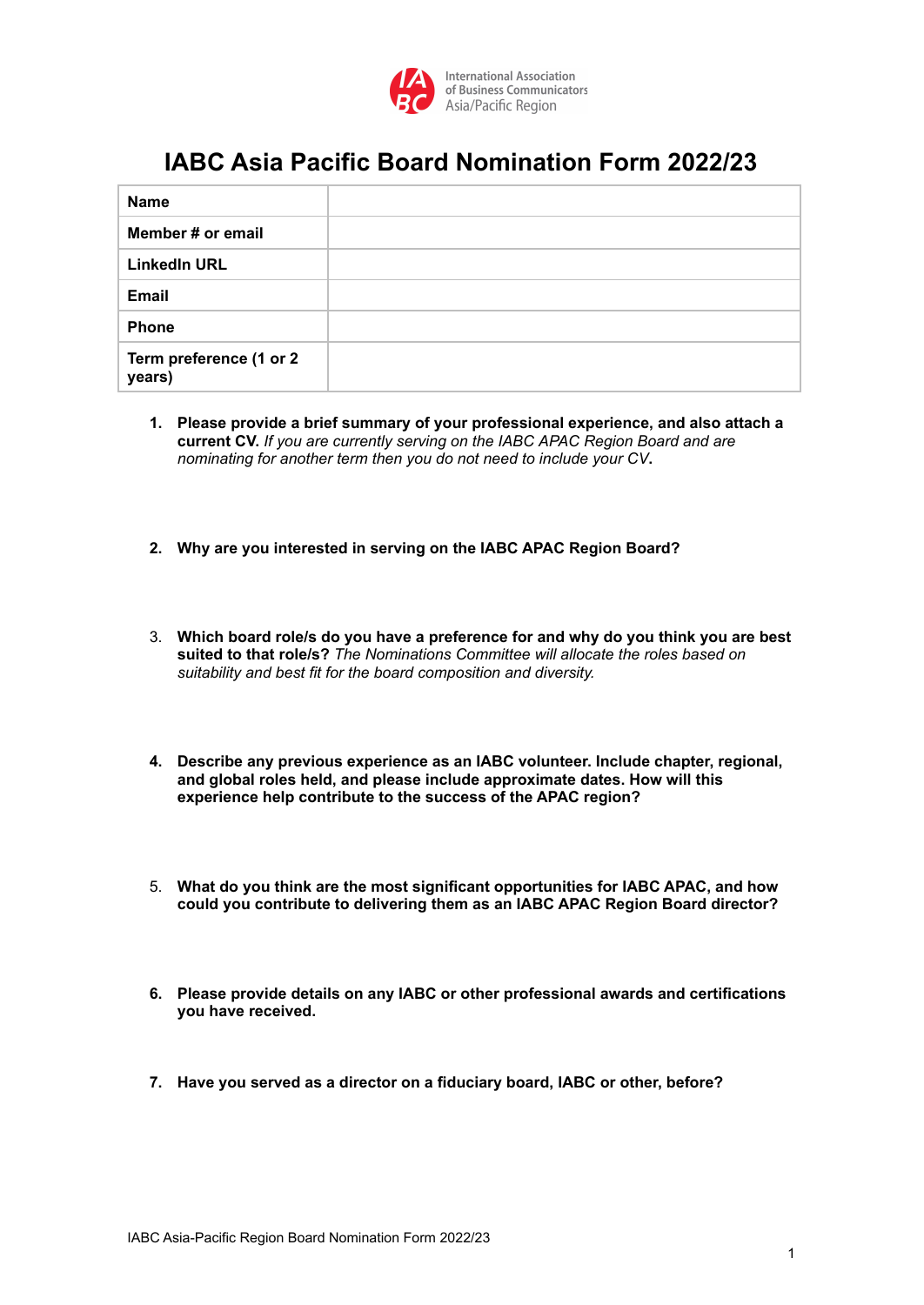

- **8. Appointing a board is, in part, about assembling a high-performing team. Please identify three of your personal/professional qualities/attributes that you believe will serve you well as a board director.**
- **9. Serving on the IABC APAC Region Board represents a moderate time commitment, and potentially also some financial commitment if travel is required. Please indicate that both you and your employer understand the requirements.**
- **10. Being adept at social media will be an important skill for APAC Region Board members as it helps us build consensus and community in the region. Please indicate how you can amplify the IABC APAC reach via your own social media network.**
- **11. Please indicate if you may have a current actual, perceived or potential conflict of interest. For example, do you currently serve on another association or industry body board or committee?**
- **12. Is there anything else you'd like to add? Any additional relevant information that you'd like the Nominating Committee to take into consideration?**
- 13. **Referees: If you are not currently serving on the IABC APAC Region 2020/21 Board, please provide details (Name, email, phone, title/company, and relationship to the applicant) of two referees.** Referees may include one professional and one IABC colleague who can speak to your ability to deliver on the stated criteria for board members. Please ensure that they are willing and available to be contacted by phone or email by the Nominations Committee during the application period.

|           | <b>Name</b> | <b>Email</b> | <b>Phone</b> |
|-----------|-------------|--------------|--------------|
| Referee 1 |             |              |              |
| Referee 2 |             |              |              |